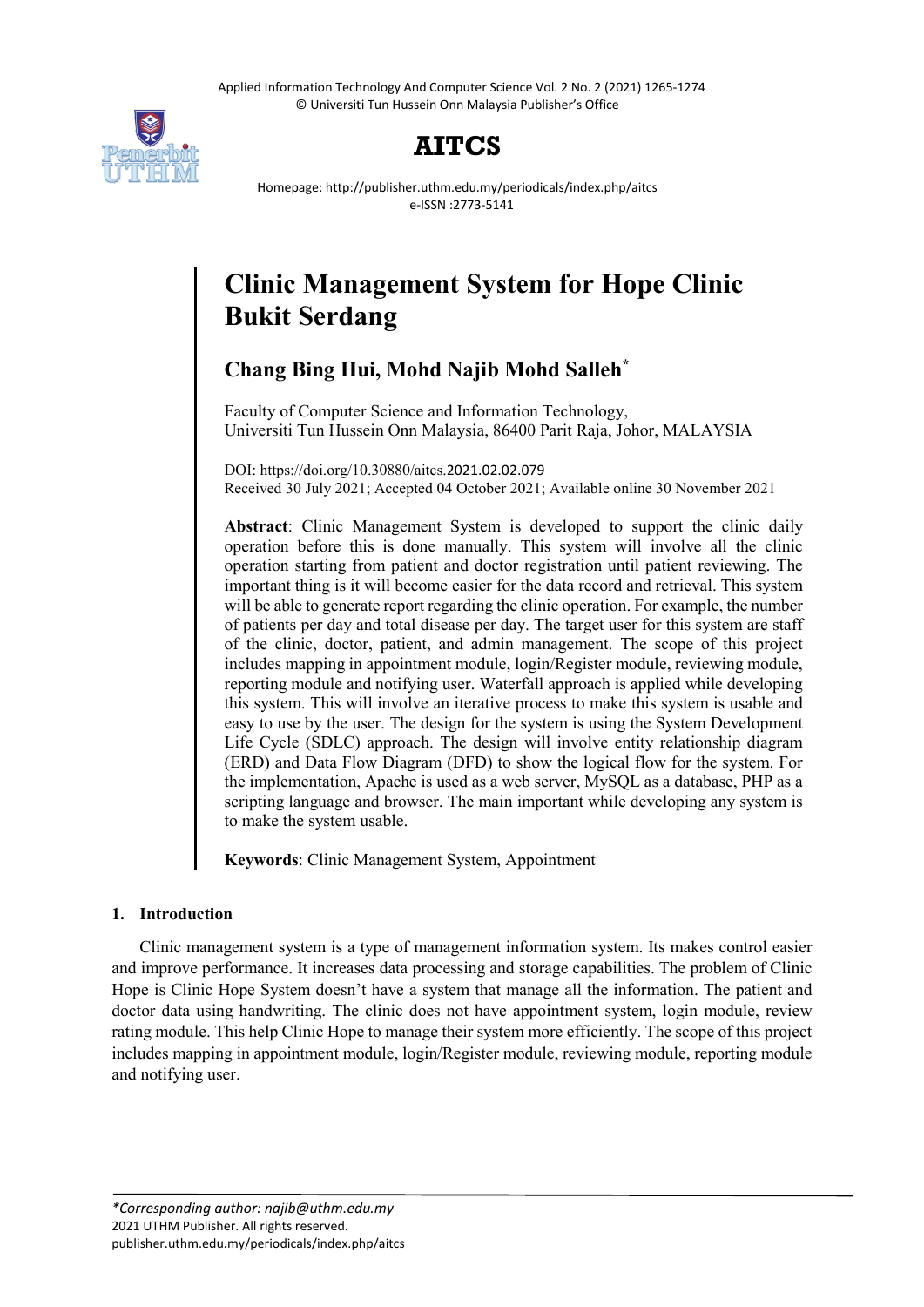# **2. Related Work**

From Table 1Comparison of User Interface, Clinic Mediviron Puchong Avenue have login module for user to login and appointment module for user to make appointment. It may give feedback to clinic and can purchase medical resource for user. Orthopedic Clinic in Singapore have a good appointment system for user to make appointment with doctor. But it did not have a login module and review module. User may fill their email, name and phone number after booking.Dr Abby Clinic have review module for user to review the clinic. But it did not have login module for user login and appointment module for user appointment. Its system too depends on WhatsApp and phone call even its "Make Appointment" button is link to WhatsApp.

| Module       | Clinic Mediviron | Orthopedic Clinic in | Dr Abby Clinic |  |  |
|--------------|------------------|----------------------|----------------|--|--|
|              | Puchong Avenue   | Singapore            |                |  |  |
| Registration | Yes              | No                   | No             |  |  |
| Appointment  | Yes              | Yes                  | No             |  |  |
| Review       | Provide feedback | No                   | Yes            |  |  |
| Rating       | No               | Nο                   | Yes            |  |  |

# **3. Methodology/Framework**

To develop a system, a systematic approach should use is Software Development Life Cycle (SDLC) *(W.W. Royce,1970*). The SDLC model for develop this system is Model Waterfall. Waterfall approach was first SDLC Model to be used widely in Software Engineering to ensure success of the project. In "The Waterfall" approach, the whole process of software development is divided into separate phases. In this Waterfall model, typically, the outcome of one phase acts as the input for the next phase sequentially[1].



**Figure 1: Waterfall model**

# 3.1 Analysis Phrase

For Analysis phrase, its analysis all possible requirements of the system to be developed are captured in this phase and documented in a requirement specification document.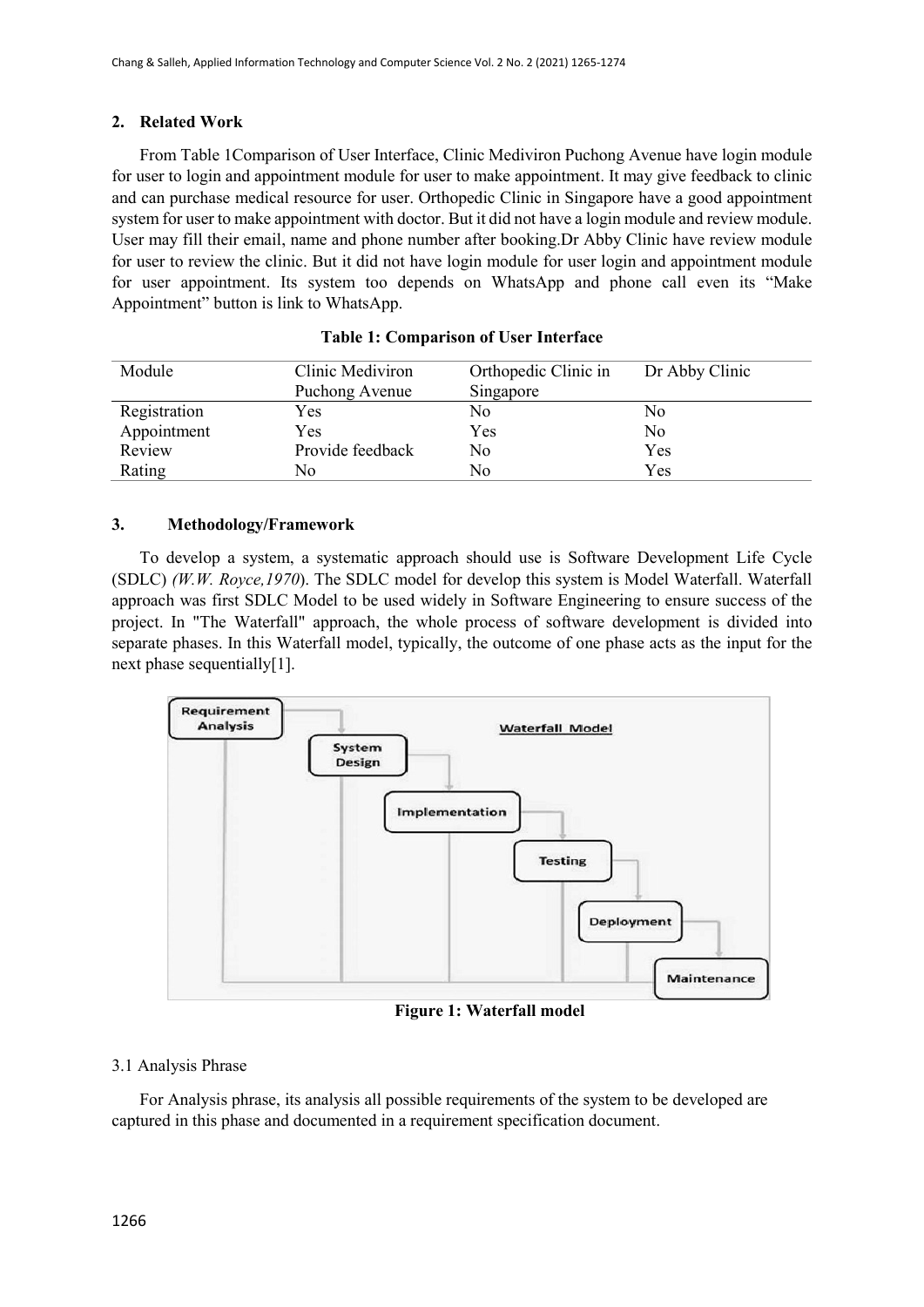#### 3.2 Design Phrase

For Design phrase, its helps in specifying hardware, system requirements and helps in defining the overall system architecture. When the requirement specifications from first phase are studied in this phase and the system design is prepared.

# 3.3 Implement Phrase

With inputs from the system design, the system is first developed in small programs called units, which are integrated in the next phase. Each unit is developed and tested for its functionality, which is referred to as Unit Testing.

# 3.4 Testing Phrase

All the units developed in the implementation phase are integrated into a system after testing of each unit. Post integration the entire system is tested for any faults and failures.

# 3.5 Maintenance phrase

There are some issues which come up in the client environment. To fix those issues, patches are released. Also, to enhance the product some better versions are released. Maintenance is done to deliver these changes in the customer environment.<sup>[1]</sup>

| Phrase      | Task                                                  | Output       |
|-------------|-------------------------------------------------------|--------------|
| Planning    | The use of the system and time to develop.            | Proposal     |
|             |                                                       | Gantt chart  |
| Analysis    | Analysis system requirement.                          | Requirement  |
| Design      | Design system develop process.                        | <b>ERD</b>   |
|             |                                                       | <b>DFD</b>   |
| Implement   | Implement the code using PHP, HTML, CSS, JS.          | Code program |
| Testing     | Test every part of part of code for every user in the | Test case    |
|             | system. Evaluate and improve the system.              |              |
| Maintenance | To make sure the system works properly.               | Fix issues   |

# **Table 2: List activities and deliverable of each phrase in waterfall model**

# **4. Results and Discussion**

#### 4.1 System Requirement Analysis

Requirements analysis focuses on the tasks that determine the needs or conditions to meet the new or altered product or project, taking account of the possibly conflicting requirements of the various stakeholders, analyzing, documenting, validating and managing software or system requirements[2].

# 4.2 Functional Requirement and Non-Functional Requirement Analysis

A function requirement defined what has been done by identifying the necessary activity task or action that must be accomplished [3]. Non-functional requirements specify the criteria that can be used to judge the operation the operation of a system, rather than specific behavior [3]. The functional requirement and non-functional requirement of this project was described in table below: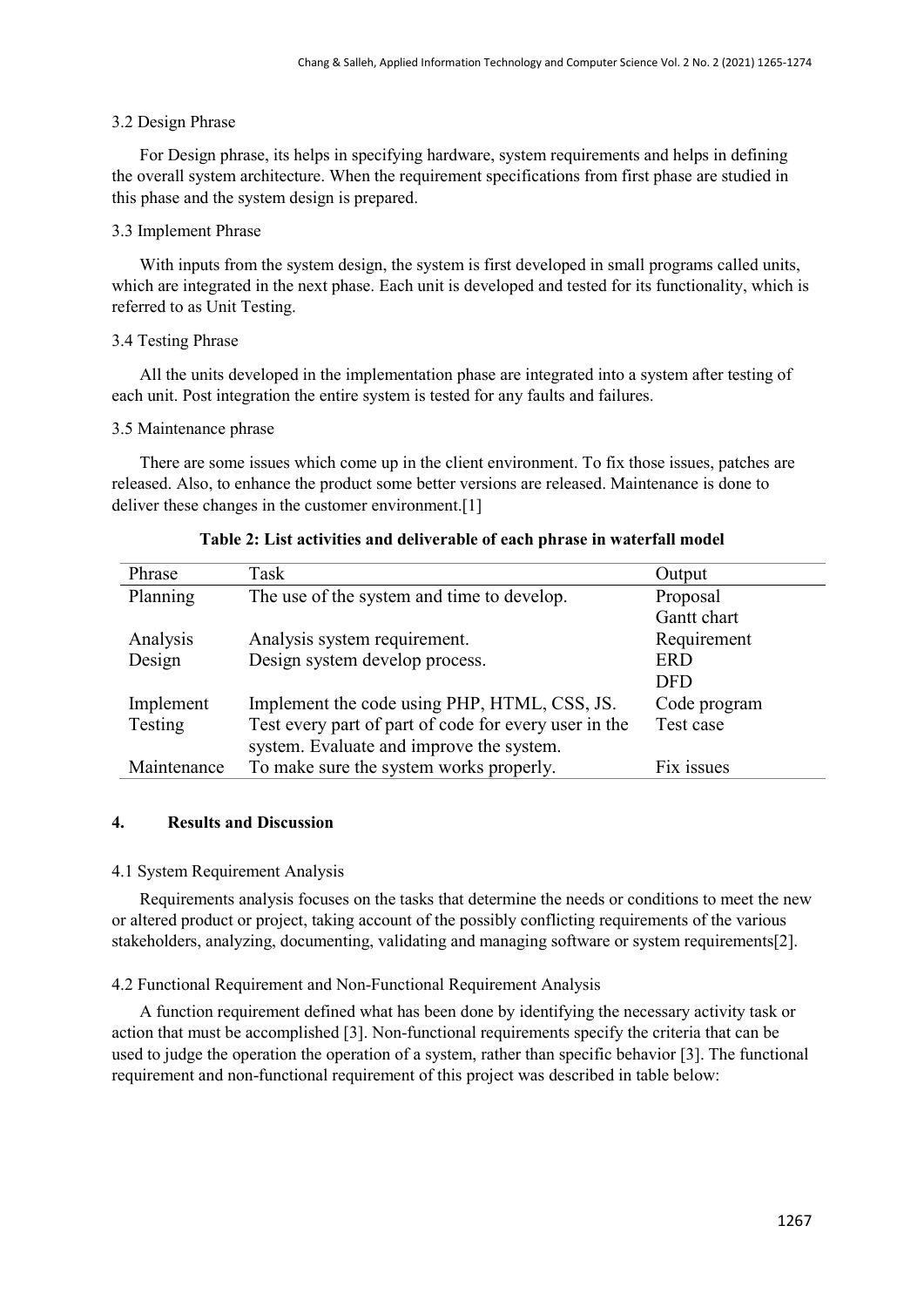| No             | Module       | Functionalities                                                                   |
|----------------|--------------|-----------------------------------------------------------------------------------|
| 1              | Registration | The system should allow user login and sign-up account.<br>$\bullet$              |
|                |              | The system should allow input valid id and password.                              |
|                |              | The system should alert for any invalid input.<br>$\bullet$                       |
|                |              | The system should allow user to change password.<br>$\bullet$                     |
|                |              | The system should redirect user to dashboard after successful login.<br>$\bullet$ |
| $\overline{2}$ | Doctor       | The system should have doctor account.                                            |
|                |              | The system should allow access the patient diagnose report.<br>$\bullet$          |
|                |              | The system should show the patient that make appointment to the<br>$\bullet$      |
|                |              | doctor.                                                                           |
| 3              | Patient      | The system should have patient account.                                           |
|                |              | The system should show recent appointment.<br>$\bullet$                           |
|                |              | The system should show the report and bill of patient.<br>$\bullet$               |
| 4              | Appointment  | The system should allow patient to making appointment.                            |
|                |              | The system should allow doctor to making appointment.<br>$\bullet$                |
|                |              | The system should allow cancel appointment.<br>$\bullet$                          |
|                |              | The system should display valid appointment day to patient.<br>$\bullet$          |
|                |              | The system should notify user when appointment had made.<br>$\bullet$             |
| 5              | Reporting    | The system should able to show diagnose analysis report.<br>$\bullet$             |
|                |              | The system should able to show number patient report for a day, a<br>٠            |
|                |              | month and a year.                                                                 |
|                |              | The system should able to show profit from clinic.<br>$\bullet$                   |
| 6              | Review       | The system should allow patient review the clinic and doctor.                     |
|                |              | The system should allow patient to edit their review.                             |

# **Table 3: Functional Requirement Analysis**

# **Table 4: Non-functional Requirement Analysis**

| No | Requirement | Description                                                                                         |
|----|-------------|-----------------------------------------------------------------------------------------------------|
|    | Performance | The interaction between the user and the system should not be<br>$\bullet$<br>more than 10 minutes. |
|    |             | The system should be able for use anytime.<br>$\bullet$                                             |
|    | Operation   | The system should be user friendly.                                                                 |
|    |             | The system should be easily maintained and update.                                                  |
|    |             | The system should be able to work on any web browser.<br>$\bullet$                                  |
|    | Security    | Only admin can generate the report.<br>$\bullet$                                                    |
|    |             | User can only access their own account with user name and<br>password.                              |

# 4.3 Hardware and Software Requirement Analysis

Hardware components and software requirement analysis are required to defined what hardware and software are needed to support the system. The hardware and software requirement of this project was described in table below: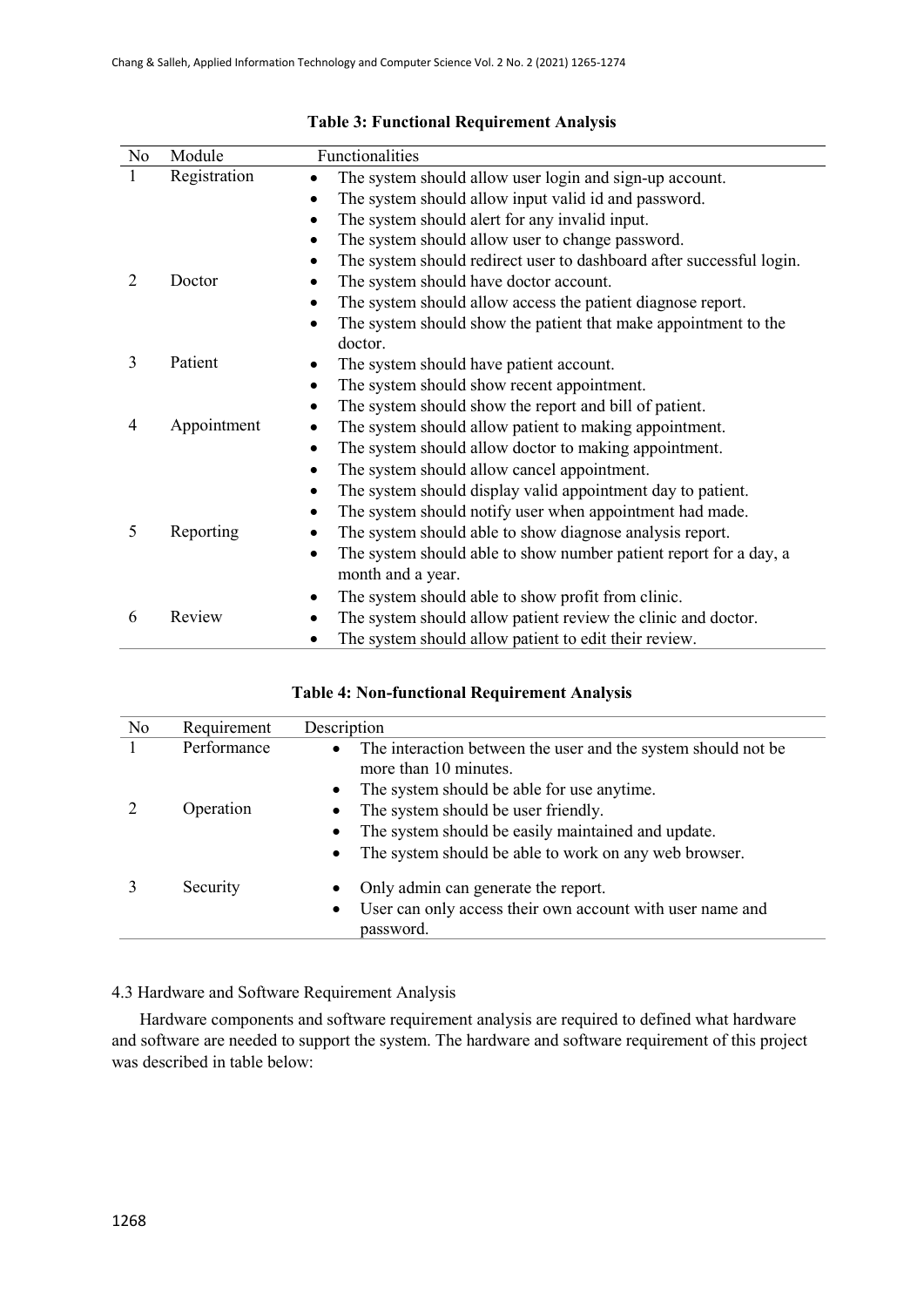| No | Hardware   | Specification                                                    |
|----|------------|------------------------------------------------------------------|
|    | <b>CPU</b> | Intel Core i5-8250U 1.6GHz with Turbo boot up to 3.4GHz speed or |
|    |            | higher                                                           |
|    | <b>RAM</b> | 4GB or more                                                      |
|    | Hard drive | 1TR HDD                                                          |

# **Table 5: Hardware requirement**

#### **Table 6: Software requirement**

| No | l ype              | Software            | Functionality                                    |
|----|--------------------|---------------------|--------------------------------------------------|
|    | Programing tool    | Visual studio code  | Develop system                                   |
|    | Programing         | PHP, HTML, CSS,     | Develop environment for building system          |
|    | language           |                     |                                                  |
|    | Server application | <b>XAMPP</b>        | Web server building and as a platform for access |
|    |                    |                     | to the database.                                 |
|    | Database           | MySQL               | Build and design database                        |
|    | Operating system   | Microsoft window 10 | An operating system to develop this system       |

# 4.4 User Requirement Analysis

User requirement shows what users require from the system in detail. In other words, user requirement presents user's expectation about what the software be able to do. The user requirement of this project was described in table below:

# **Table 7: User Requirement**

| N <sub>0</sub> | <b>User Requirements</b>                                                                 |
|----------------|------------------------------------------------------------------------------------------|
|                | All user should be able to input user id and password for registration and login purpose |
|                | respectively.                                                                            |
|                | Patient and doctor able to make appointment                                              |
|                | Patient and doctor able to view and edit personal detail                                 |
|                | Patient able to view their report and bill of each appointment.                          |
|                | Patient able to view or cancel their appointment detail.                                 |
|                | Doctor able to view their appointment detail.                                            |
|                | Admin able to view reports and update information                                        |
|                | Admin able to view and edit all user information.                                        |

# 4.5 Data-flow diagram (DFD) level 0

At 1.0 diagram, patient and doctor will login to their account. If it has new patient, then need register account. At 2.0 diagram, the patient and doctor can make or view their appointment. Doctor will add the sick report into appointment data. Cashier may add receipt into the patient appointment after the appointment has done. At 3.0 diagram, the patient will add their review for their appointment. At 4.0 section, the admin will receive report information of the data.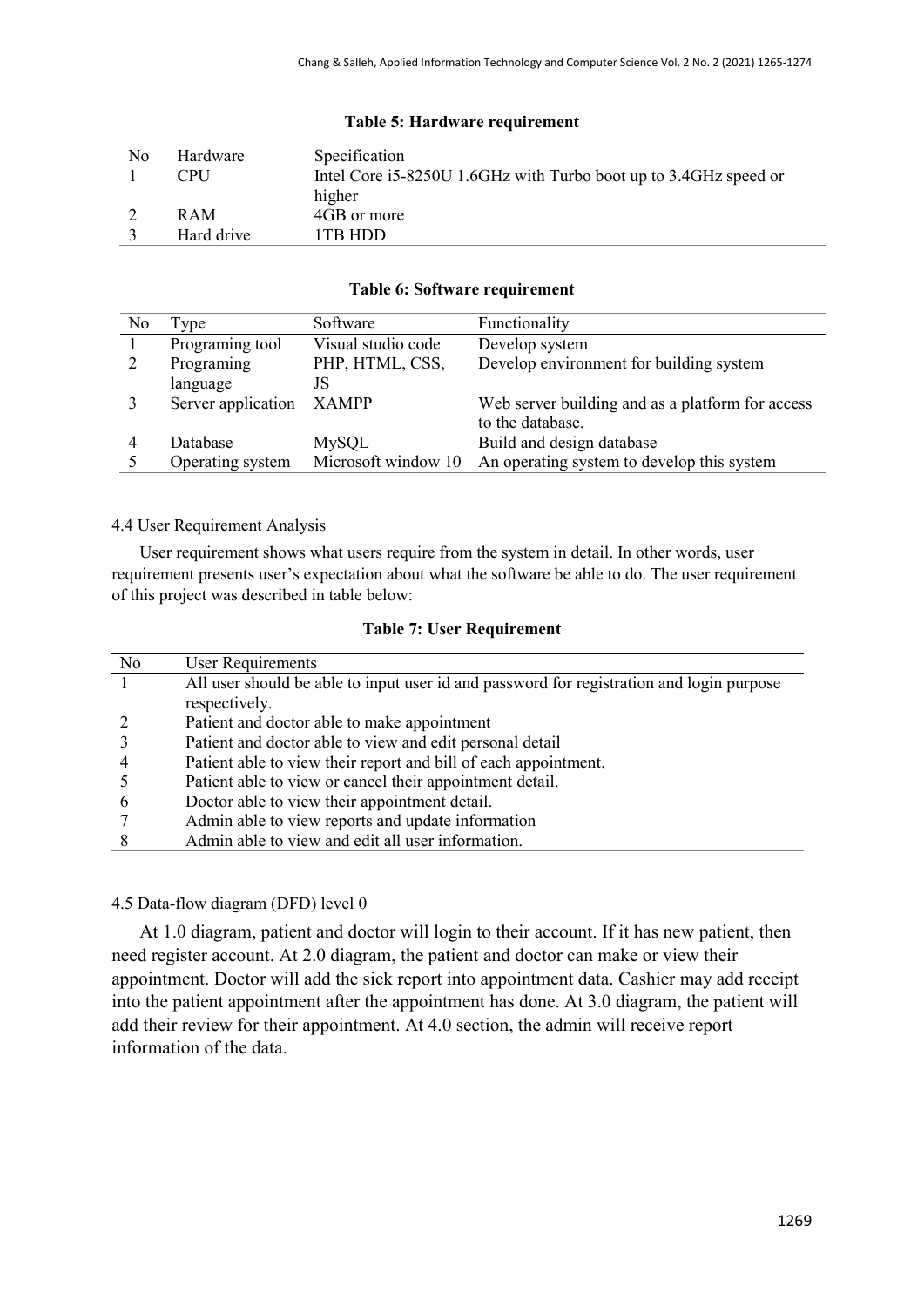

**Figure 2: DFD level 0**

4.6 Entity Relationship Diagram (ERD)

 Figure 3 shows 1 Patient can only make 0 or more appointment. 1 appointment can only make 1 review and 1 receipt. 1 doctor have many appointments. 1 branch have 1 doctor.



**Figure 3: ERD**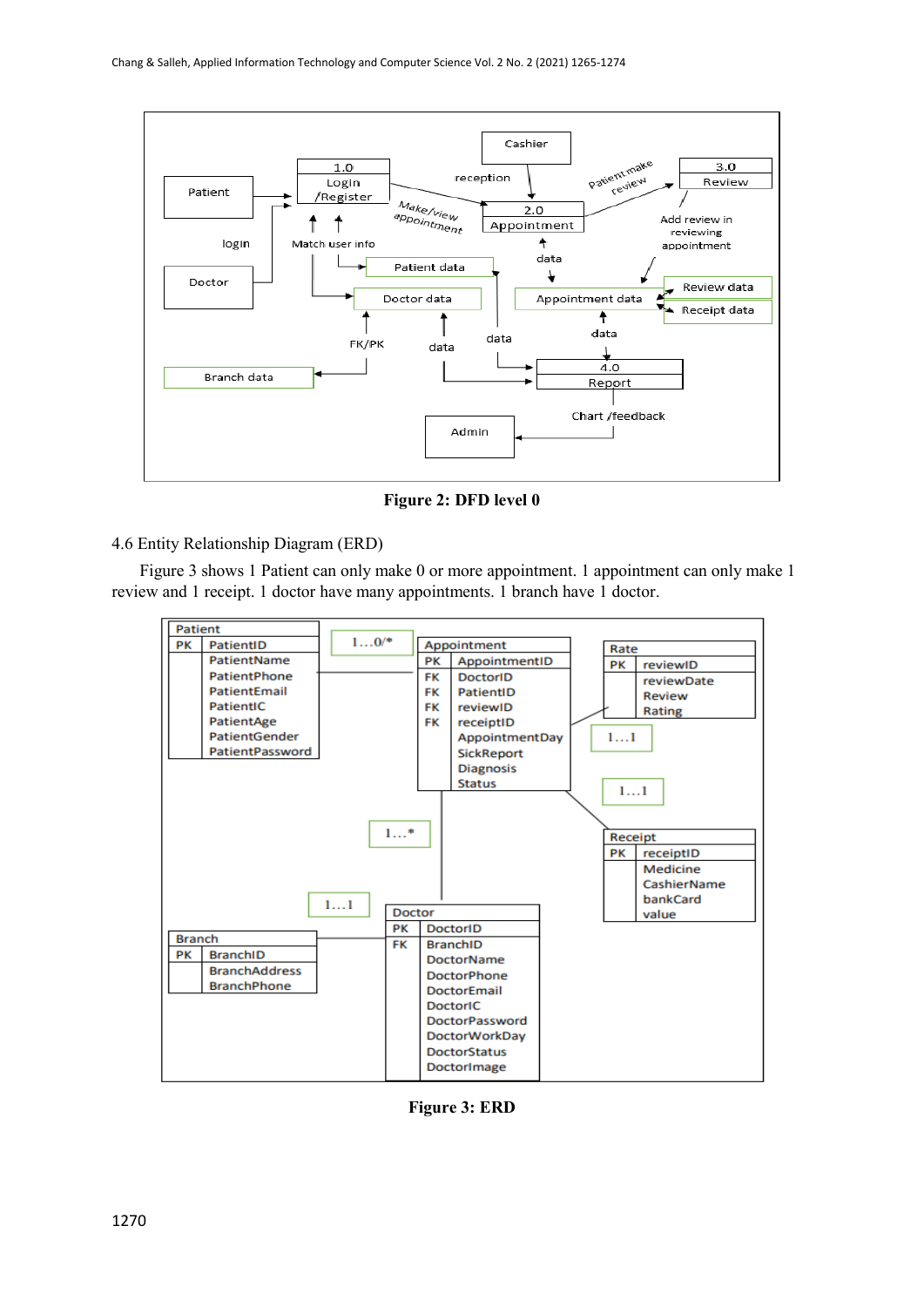# 4.7 System Design



**Figure 4: User Flow Chart**

# 4.8 User interface

|                                        |                             |                                         |                        |                     |              | chang         | <b>Make Appointment</b> |
|----------------------------------------|-----------------------------|-----------------------------------------|------------------------|---------------------|--------------|---------------|-------------------------|
|                                        |                             |                                         |                        |                     |              |               |                         |
| <b>Appointment List</b>                |                             |                                         |                        |                     |              |               |                         |
| <b>DataTable</b>                       |                             |                                         |                        |                     |              |               |                         |
| Show 10 $\div$ entries                 |                             |                                         |                        |                     | Search:      |               |                         |
| <b>Appointment</b><br>ID<br>$\uparrow$ | <b>Doctor</b><br>11<br>name | <b>Date</b><br><b>Appointment</b><br>11 | 11<br><b>Diagnosis</b> | Receipt             | 11<br>Rating | <b>Status</b> | 11                      |
| 61                                     | Dr. Lee                     | 2021-04-23                              | long term              | <b>RM</b><br>150.00 | *****        | completed     | $\blacktriangledown$    |
| 63                                     | Dr. Lee                     | 2021-04-23                              | long term              | RM 10.00            | *****        | completed     | $\checkmark$            |
| 64                                     | Dr. Lee                     | 2021-04-23                              | long term              | RM 10.00            | *****        | completed     | $\blacktriangledown$    |
| 69                                     | Dr. Lee                     | 2021-05-07                              | Obesity                | <b>RM 0.00</b>      |              | missed        |                         |

**Figure 5: Patient Home Page**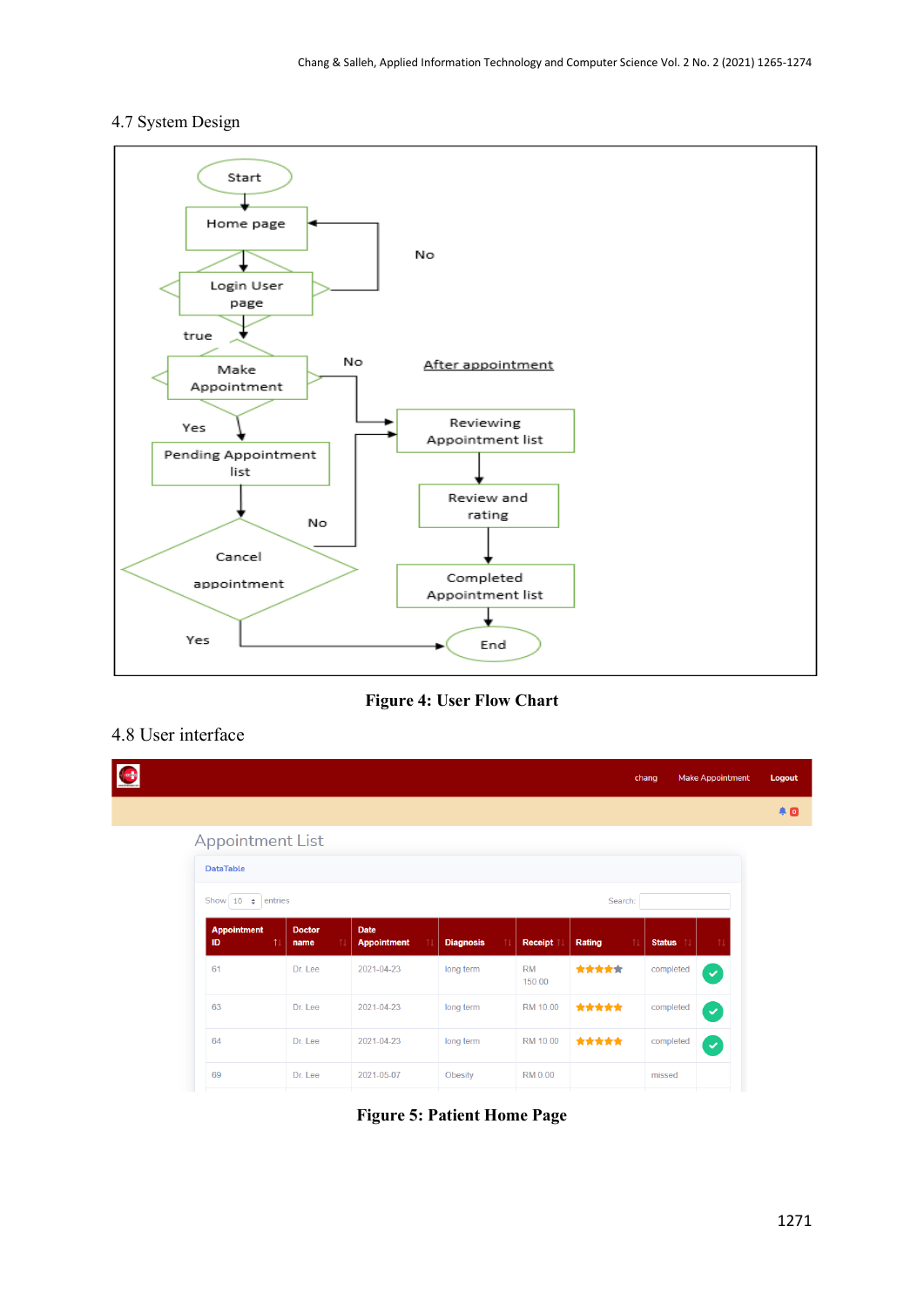Figure 5 shows that patient home page will display the appointment record that made by patient and the status and history record have been made. Patient able to make appointment with doctor and view their profile.

|                                     |                   |                     |                         |                    | Lee                     | <b>Make Appointment</b> |
|-------------------------------------|-------------------|---------------------|-------------------------|--------------------|-------------------------|-------------------------|
| <b>Appointment List</b>             |                   |                     |                         |                    |                         |                         |
| <b>Pending List</b>                 |                   |                     |                         |                    | All Appointment list >> |                         |
| Show $10 \div$ entries              |                   |                     |                         | Search:            |                         |                         |
| $\uparrow$<br><b>Appointment ID</b> | <b>Patient ID</b> | <b>Patient Name</b> | <b>Date Appointment</b> | <b>Sick Report</b> | <b>Status</b>           |                         |
| 77                                  | $\overline{2}$    | chang               | 2021-06-06              | Add                | pending                 |                         |
| <b>Appointment ID</b>               | <b>Patient ID</b> | <b>Patient Name</b> | <b>Date Appointment</b> | <b>Sick Report</b> | <b>Status</b>           |                         |
| Showing 1 to 1 of 1 entries         |                   |                     |                         | Previous           | $\mathbf{1}$<br>Next    |                         |

**Figure 6: Doctor Home Page**

Figure 6 shows doctor homepage have the record of their patient, the patient history record, and able the doctor makes sick report to their patients. Doctor also able to make appointment with their patient and view their profile.

| CLINIC HOPE                                          |                                                                                                                                                                                                              |                                                                                                                                                                       |
|------------------------------------------------------|--------------------------------------------------------------------------------------------------------------------------------------------------------------------------------------------------------------|-----------------------------------------------------------------------------------------------------------------------------------------------------------------------|
| <b>@</b> Dashboard                                   | Dashboard                                                                                                                                                                                                    |                                                                                                                                                                       |
| <b>ACCEPTER</b><br><b>Add Doctor</b><br>Doctor Teble | DOCTOR WITH MOST APPOINTMENT<br>EARNINGS (TODAY)<br>ü<br>RM32.50<br>Dr. Lee                                                                                                                                  | MOST DUAINOSIS<br><b>PENDING INTERNT</b><br>Š<br>$\mathcal{D}_\Delta$<br>$\mathbf{1}$<br>long term<br>25.00%                                                          |
| <b>Change Appointment</b><br>$\circ$                 | Earnings Overview<br><b>PARTED IN</b><br>RM160<br>RM140<br>FM.120<br><b>FIM.100</b><br>RMBO<br>RM60<br>RM40<br>RAGO.<br>RISO.<br>Feb<br>Mar<br>$_{AC}$<br>May<br>Jun<br>$\mathcal{M}$<br>$\lambda$ ug<br>Jan | Rating<br><b>Gevest Trid</b><br>$\equiv$<br>, 5(2)<br>$\leq_2^{(0)}$<br>4(1)<br>$-3(2)$<br>Sep<br>oct<br>Nov<br>Dec <sub>annation</sub><br>Consult com                |
|                                                      | Diagnosis percentage<br>Back pain<br>Pittercroyalgia / mycaltic<br>Hypothyroldism<br>long term<br>Malalas and fatigue<br>Obsolty.                                                                            | Review<br>8.33%<br>changwk<br>2021-06-06<br>3食<br>8,33%<br>good<br>8.33%<br>5050<br>2021-06-03<br>3食<br>25.00%<br>ok.<br>8,33%<br>chang<br>2021-05-06<br>25,03%<br>5食 |

**Figure 7: Admin Page**

Figure 7 show the admin page, admin able to view the review, financial, diagnosis, pending patient report of clinic Hope. Admin also can add, edit, view the record of doctor and change the doctor appointment if the doctor no available at that day.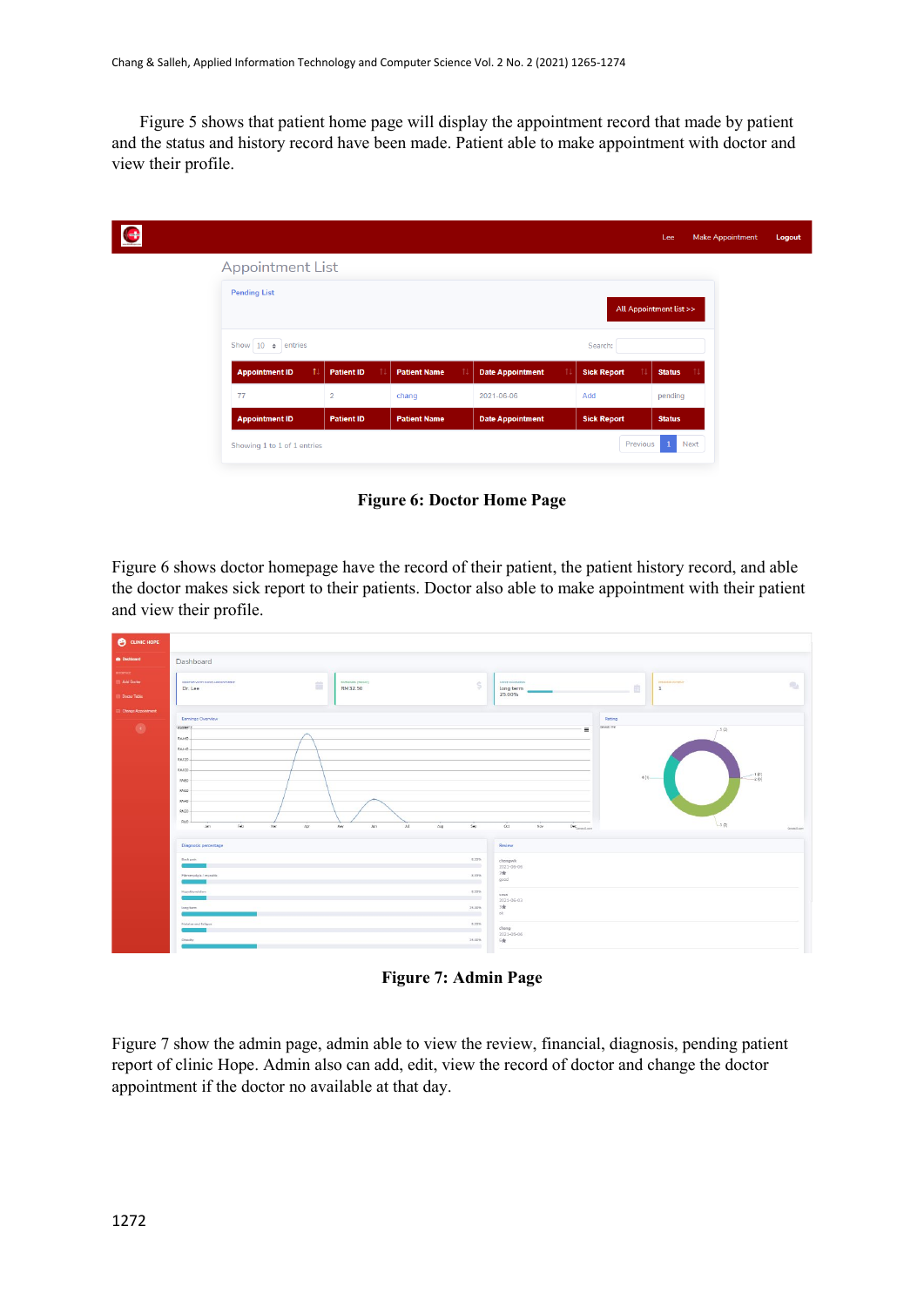# 4.9 User satisfaction



**Figure 8: User Satisfaction** 

Figure 8 shows the user satisfaction, there are 3 out of 10 people giving normal rate. 6 out of 10 people giving good rate.1 out of 10 people giving excellent rate.

# **5. Conclusion**

In conclusion, the Clinic management system is applied in clinic Hope. This project includes mapping in appointment module, login/Register module, reviewing module, reporting module and notifying user. Waterfall approach is applied while developing this system. This will involve an iterative process to make this system is usable and easy to use by the user. The design for the system is using the System Development Life Cycle (SDLC) approach. The design will involve entity relationship diagram (ERD) and Data Flow Diagram (DFD) to show the logical flow for the system. For the implementation, Apache is used as a web server, MySQL as a database, PHP as a scripting language and browser. The main important while developing any system is to make the system usable [4][5].

# **Acknowledgement**

The authors would like to thank the Faculty of Computer Science and Information Technology, Universiti Tun Hussein Onn Malaysia for its support and encouragement throughout the process of conducting this study.

# **References**

| $[1]$ | Tutorialspoint, "SDLC - Waterfall Model", [Online]. Available: |
|-------|----------------------------------------------------------------|
|       | https://www.tutorialspoint.com/sdlc/sdlc waterfall model.htm   |

- [2] Wikipedia, "Requirementsanalysis",[Online]. Available: [https://en.wikipedia.org/wiki/Requirements\\_analysis](https://en.wikipedia.org/wiki/Requirements_analysis)
- [3] UTHM, "Chapter 4 SAD" [Online]. Available[:https://flipbookpdf.net/web/site/e2e268da160240205870ded3a230685345cb58f420](https://flipbookpdf.net/web/site/e2e268da160240205870ded3a230685345cb58f4202011.pdf.html) [2011.pdf.html](https://flipbookpdf.net/web/site/e2e268da160240205870ded3a230685345cb58f4202011.pdf.html)
- [4] ANG HWEE KWAN, "CLINIC MANAGEMENT SYSTEM", Degree of Bachelor of Information Systems Engineering, Perak Campus, UTAR, JAN 2015 [http://eprints.utar.edu.my/1558/1/CLINIC\\_MANAGEMENT\\_SYSTEM.pdf](http://eprints.utar.edu.my/1558/1/CLINIC_MANAGEMENT_SYSTEM.pdf)